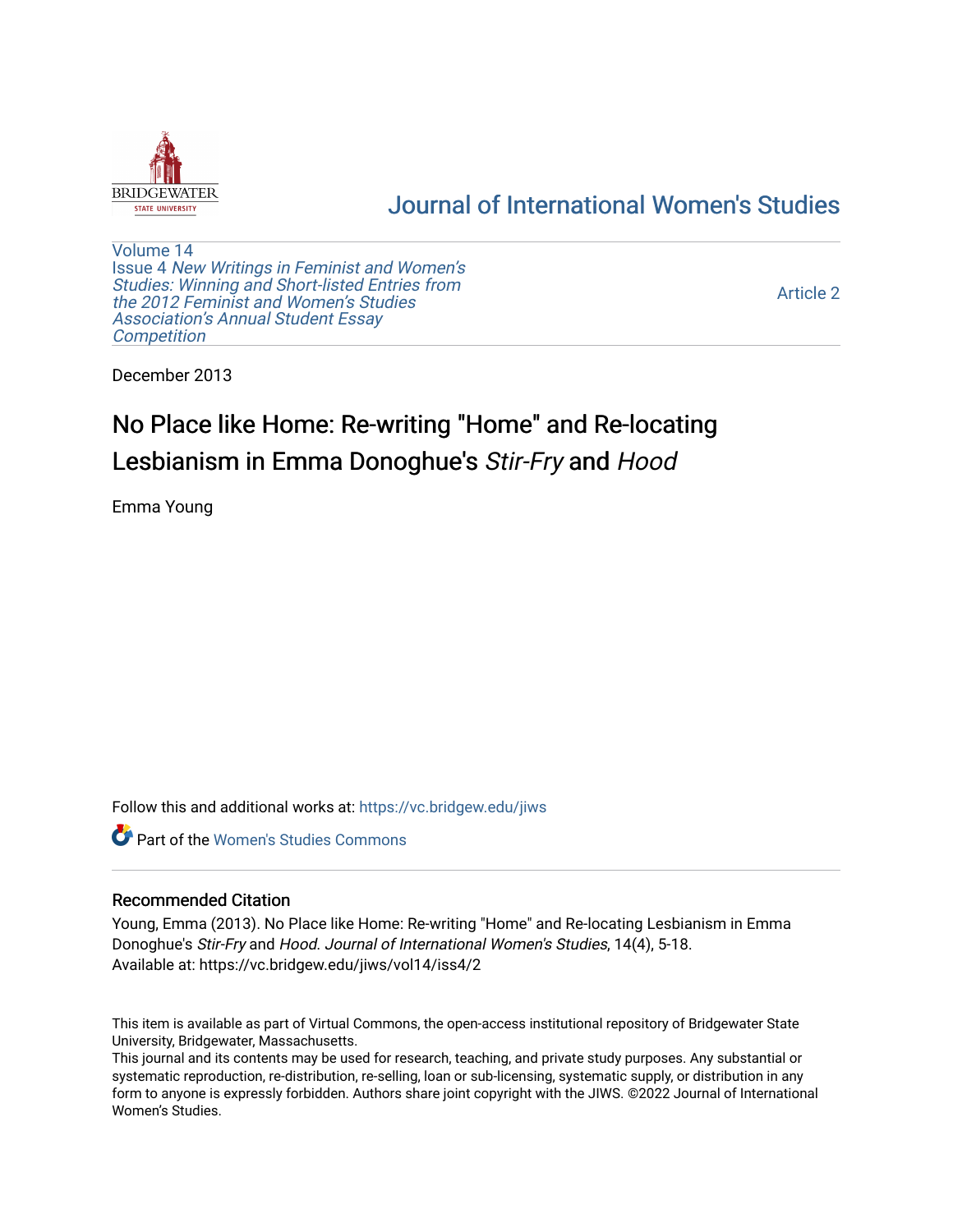#### Young: No Place like Home

This journal and its contents may be used for research, teaching and private study purposes. Any substantial or systematic reproduction, re-distribution, re-selling, loan or sub-licensing, systematic supply or distribution in any form to anyone is expressly forbidden. ©2013 Journal of International Women's Studies.

## **No Place like Home: Re-writing "Home" and Re-locating Lesbianism in Emma Donoghue's**  *Stir-Fry* **and** *Hood*

By Emma Young $<sup>1</sup>$ </sup>

#### **Abstract**

This article considers contemporary novelist Emma Donoghue's early novels, *Stir-Fry*  (1994) and *Hood* (1995), and argues that these works contribute to a re-defining of the home space in relation to lesbian sexuality. I draw on theoretical arguments from the social sciences, feminist, gender and sexuality studies, and literary criticism to reveal how an inter-disciplinary approach to Donoghue's novels illuminates a more nuanced interpretation of their depiction of home space that ensures a 'home' for lesbianism is (re)located. At the same time, Donoghue's novels are revealed to posit their own theorising on home and sexuality. By focusing on objects– including the infamous queer closet, the threshold space of doors and the 'woman's' kitchen– alongside depictions of lesbian relationships, this article interrogates the ways in which home spaces are (re)encoded, resulting in the naturalised heteronormativity of the home space being challenged.

*Keywords:* Lesbian, Home, Queer Theory.

#### **Re-Defining 'Home'**

 $\overline{\phantom{a}}$ 

If, as popular and colloquial phrases have historically reminded us, 'home is where the hearth is' and 'an Englishman's castle is his home,' then in the 'home' resides both a patriarchal and heteronormative assumption. After all, it is an 'English' 'man's' castle that is a home, not a woman's, suggesting that ownership of the home is defined by male dominance. Furthermore, the hearth is both a physical space in a house and a metaphor for familial relationships that emphasize how the heteronormative family - understood as a husband, his wife and their children - also delineate 'home.' Consequentially, these familial relationships, which promote heteronormativity through their marital and reproductive status, result in the home becoming synonymous with heterosexuality. Queer theorist Alan Sinfield recognises the association of home as constructed by - and furthering - heteronormativity when he asserts that 'most of us [homosexuals] are born and/or socialised into (presumably) heterosexual families [and that] [w]e have to move away from them, at least to some degree; and into, if we are lucky, the culture of a minority community' (103). However, in proposing that homosexuals need to *depart* a traditional, familial home space and move into an *alternative* 'minority community' that can accommodate their sexual identity, Sinfield's assertion fails to proffer a means of moving beyond the confines of the heteronormative home and resolve tensions between queer identity and belonging. To re-address this, instead, I suggest re-defining the 'queer home' by utilising

1

<sup>&</sup>lt;sup>1</sup> Emma Young is a PhD candidate in the field of contemporary women's writing based in the School of Humanities at the University of Lincoln. She can be contacted at [emyoung@lincoln.ac.uk.](mailto:emyoung@lincoln.ac.uk) I would like to extend my gratitude and acknowledge Lucie Armitt and Claire O'Callaghan for their insightful comments on this article prior to its publication here.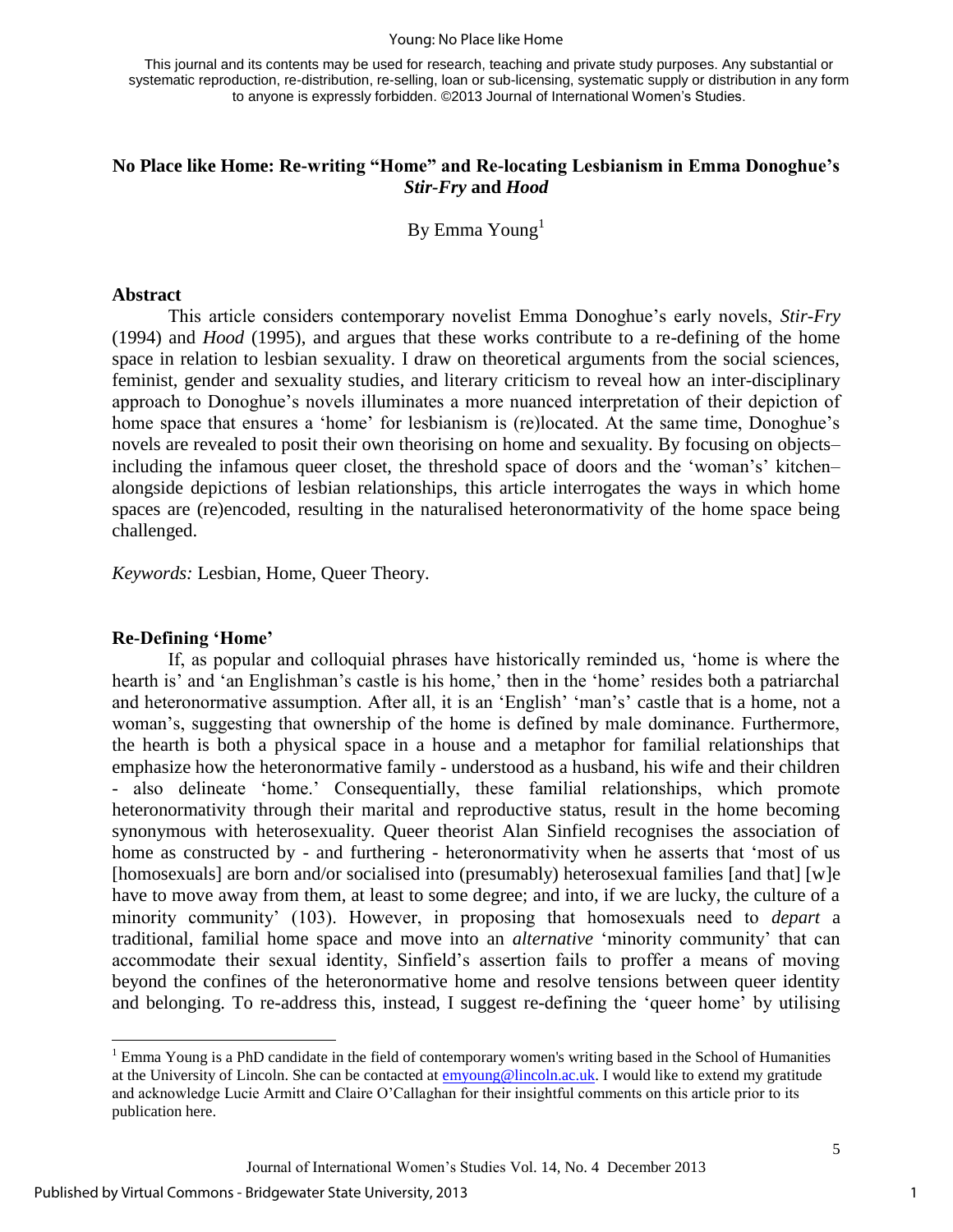theorizations positioned in the social sciences as they provide an appropriate framework for exploring the novels of award-winning Irish-born, Canadian novelist Emma Donoghue, as she negotiates the tensions involved in lesbian homemaking in her early writings *Stir-Fry* (1994) and *Hood* (1995).

Although acknowledging the efficacy of Sinfield's remarks in highlighting the implications of sexuality in relation to the home, I believe they also raise questions about how we consider the hetero/homo binary in broader socio-cultural terms and suggest a need to reconsider the relationship between home and sexuality by challenging the conceptual understanding of home itself. Sinfield's perspective concurrently reveals the naturalised and socially invisible heteronormativity of the traditional home space but it also furthers the either/or binary of sexual 'normativity' by suggesting homosexuals have to move *out* of this 'normative' space into a lesser 'minority community;' suggestively *othering* themselves, to employ queer theory's terminology here. This paper's interrogation of the home space builds on the theorizations of David Bell *et al*., whose work on gender, sexuality and place, suggests a 'need to understand the straightness of our streets as an artifact; to interrogate the presumed authentic heterosexual nature of everyday spaces' (32). The home is one such 'artifact.' Environmental scientist Roderick Lawrence, a specialist in urban ecology and housing, argues 'the concept of the home is ambiguous,' as a site of relative and not absolute definition, the home subsequently becomes a fluid location of multiple possibilities (*Deciphering* 53). This fluidity resonates with queer theory's view of identity, epitomised by Eve Kosofsky Sedgwick's assertion that 'queer' is as an 'open mesh of possibilities, gaps, overlaps, dissonances and resonances, lapses and excesses of meaning when the constituent elements […] aren't made (or *can't be* made) to signify monolithically' (*Tendencies* 8). Like identity then, the home is not a unified site or a solidly defined entity but a construction that can change over time.

A home is often formed within a house, but it is a term that is an interweaving of a physical location *alongside* the objects, feelings, memories and people that interact within this space. As Carol Werner *et al* argue, 'people and their environments are an integral and inseparable unit; they cannot be defined separately, and indeed are mutually defining' (2). If, as the work of these environmental psychologists suggests, the home is constructed over time through a dialectic relationship between individuals and a space filled with objects and memories, then the assumed 'heteronormativity' of the home can be re-assessed. In this case, it is social convention that establishes the home as a heteronormative sphere. Such theorizations of home open up definitions of the space and suggest that *any* relationship, regardless of sexual orientation, can contribute to the cultural construction of a home space. Furthermore, designating a space as 'home' occurs over time, which means that the possibility of reconstruction is everpresent as it is a concept imbued with a sense of partiality. Metaphorically speaking, the door is always open to an alternative definition of home and it can, in fact, be encoded homosexual as well as heterosexual. It is thus reclaimable, to *accommodate* a space for lesbians outside of heteropatriarchal parameters - it is this subverting of the heteronormative home that is the function of Donoghue's novels.

By recoding--or re-writing--the home to accommodate lesbian identity Donoghue's novels reveal the constructed nature of the heteronormative original and challenge its prevalence by depicting homosexuality as naturalised in the home, just as heterosexuality has historically been encoded socially and culturally invisible. Thus, in *Stir-Fry* and *Hood* the home becomes a queer locale. *Stir-Fry* is a modern day *bildungsroman* in that it traces the development of its protagonist Maria as she leaves her family home in the country to study at university in Dublin.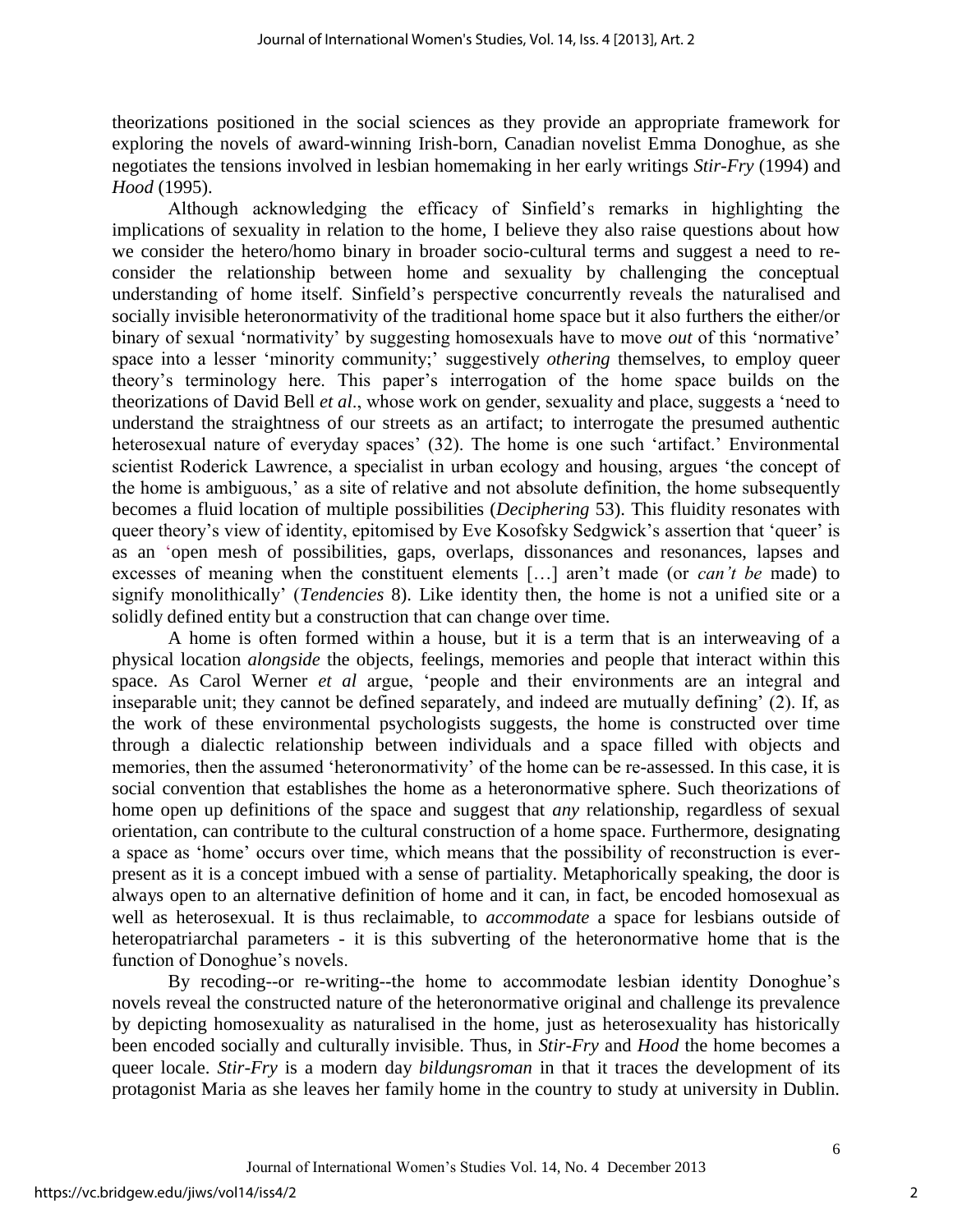Maria unwittingly moves in with a lesbian couple, Jael and Ruth, and this traditional 'coming-ofage' *bildungsroman* becomes a 'coming out' novel. Donoghue's second novel, *Hood*, recounts the story of Pen and Cara's lesbian relationship via the medium of Pen's memory following the death of Cara. The omniscient narrative is witness to all of Pen's thoughts and feelings ensuring the reader become implicitly associated with the protagonist. These narratives depict two distinct home spaces respectively: the attic flat and the childhood family house, and the definition of these locations is central to Donoghue's critique of the heteronormative home, as are the use of objects that reside within these spaces. The incorporation of the wardrobe, or closet, in both narratives typifies the self-conscious nature of Donoghue's construction of homosexuality by integrating in the narrative an object used in everyday expression to denote homosexuality; that of 'being in the closet.' Both novels acknowledge the home as a traditionally conceived heteropatriarchal domain, but challenge Sinfield's assertion that homosexuals need to move to a separate space outside of this home space. Moreover, in revising the concept of home, Donoghue also critiques the representation of homosexuality in society and works to 'trouble'--to borrow Judith Butler's expression - the dominant normativity of heterosexuality that renders it invisible. In *Stir-Fry* this occurs via the shifting perception of lesbianism as Maria 'get[s] on with prising open her mind to fit this knowledge' that a lesbian couple live within her home and to dispel her initial, socially conditioned and naturalised, homophobia (77). As Maria's 'straight mind' is transformed the heteronormativity of society is rendered visible. Comparatively in *Hood,*  Donoghue portrays how homosexuality is often invisible in a heteronormative society, a belief epitomised when Pen, following her long-term partner Cara's death, questions 'what would a non-religious lesbian sympathy card be like' (171)? The culturally assumed normativity of heterosexuality results in Pen being known as Cara's housemate, and, even if she were to break her own silence on the subject she realises society would not be able to offer her words of condolence; there is no sympathy card that articulates their lesbian relationship. Thus, in rewriting home to accommodate lesbianism Donoghue likewise reveals social heteronormativity, and challenges it as she does the traditional notion of 'home'.

## **Going In and Coming Out/Coming Out and Going In: Closets, Doors and Kitchens**

The space of the wardrobe, or closet, resonates in both academic and non-academic discourses as a culturally perceived marker of homosexuality. Gaston Bachelard in *The Poetics of Space* (1979) acknowledges that:

Wardrobes with their shelves, desks with their drawers, and chests with their false bottoms are veritable organs of the secret psychological life. Indeed, without these 'objects' and a few others in equally high favour, our intimate life would lack a model of intimacy. They are hybrid objects, subject objects. Like us, through us and for us, they have a quality of intimacy. (78)

These objects' spaces reflect individuals' feelings through their spatial landscape yet serve as a referent for self-representation. The inner space of the wardrobe is intimate, private, and a location secure from the gaze of the world outside. As such, it functions on a microcosmic scale in a similar manner to the home. Characteristically, then, it is an apt space to be heralded as 'the defining structure for gay oppression in this century,' as Sedgwick contends (*Epistemology*  71). A synonym for wardrobe when employed as a noun, as a verb 'closet' also expresses the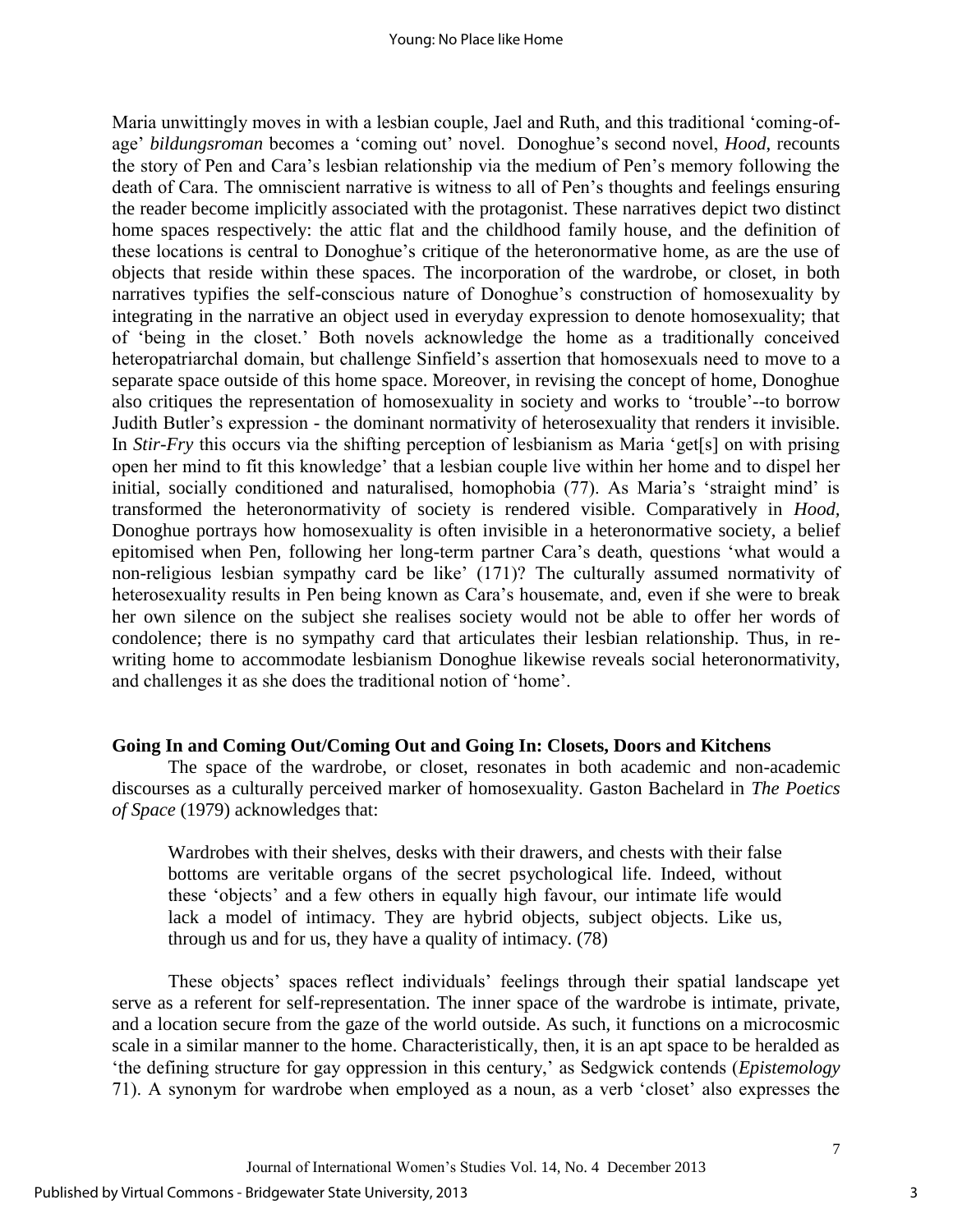repressive characteristic of the space as it means 'to hide.' The closet is a literal space within a home but it is also a metaphorical space that reflects the invisibility and marginalisation of homosexuals within society. This usage of the term is something Donoghue is aware of, as she regards in interview with Stacia Bensyl:

One particular aspect of the Irish lesbian and gay world rather than that world in any other country is that vast numbers are still in the closet. It's not as bad as it used to be, but still most people live with the closet in some form or another (76).

The closet motif then, holds particular resonance for Donoghue when writing novels that depict life as a lesbian in contemporary Ireland. Gill Valentine asserts that 'the use of this metaphor to describe lesbian and gay invisibility appears to have come into common parlance in the mid to late 1960s at the time when its material signifier became popular within the home' (153). In her theorization of the metaphor and object, Valentine intertwines the cultural sexual referent and object explicitly, in much the same manner as Donoghue's novels. Furthermore, Valentine warns that the irony of the closet is that to 'come out' of the closet is simultaneously to call the closet into being, highlighting the problematic tension residing in the motif (157). Coming out of the closet does not demolish it but paradoxically threatens to reinforce the closets prevalence, thus, reinforcing the marginalisation and invisibility of homosexuality in society. However, Donoghue's self-conscious, ironic employment of the closet in the novels avoids this entrapping paradox that sees homosexuality once again associated with, and restricted to, a 'closeted' space. Far from re-associating the closet, and thus homosexuality, with a socially marginalised and concealed space–as in popular usage–it becomes a site of transformation for individuals. Moreover, its historically 'closeting' characteristics are embraced in order to challenge heteronormativity.

This interrelation of closet as object and metaphor resonates in *Stir-Fry*: here it becomes a safe space forming a crucial point in Maria's self-discovery of her homosexuality. As Bachelard argues, 'a wardrobe's inner space is also *intimate space*, space that is not open to just anybody' (78). This inner space reverberates with connotations of an inner bodily space as, alone in the flat, it is Jael and Ruth's wardrobe that captivates Maria's attention. Upon opening the wardrobe and:

[s]hutting her eyes, Maria let her fingertips follow the clothes, hanger by hanger, trying to identify them by texture and the shape of a collar or elbow. After a run of heavy cottons and denims, her thumb fell on velvet, and sank into it. (183).

Maria caresses the clothes of her housemates, identifying them by their feel. Sequentially, she metaphorically touches Jael and Ruth. It is at the feel of the sensual velvet – a material that was a vernacular term for vagina, as Sarah Waters reminds us with her novel *Tipping the Velvet* (1998)–that Maria is pulled inside the wardrobe and shuts the doors until she 'was cloaked in darkness' (184). Maria's exploration of the inner wardrobe is explicably connected to her own sexuality. Furthermore, it is an image that echoes her first visit to the flat where '[b]etween two steps Maria found herself in darkness,' as darkness and light come to symbolise Maria's sexual transformation (9). Enshrouded in the intimate space of the wardrobe, 'Maria reached under her nightshirt and touched herself for the first time since she could remember' (184). In this closeted inner space Marie discovers her own sexuality and going into the closet paradoxically allows for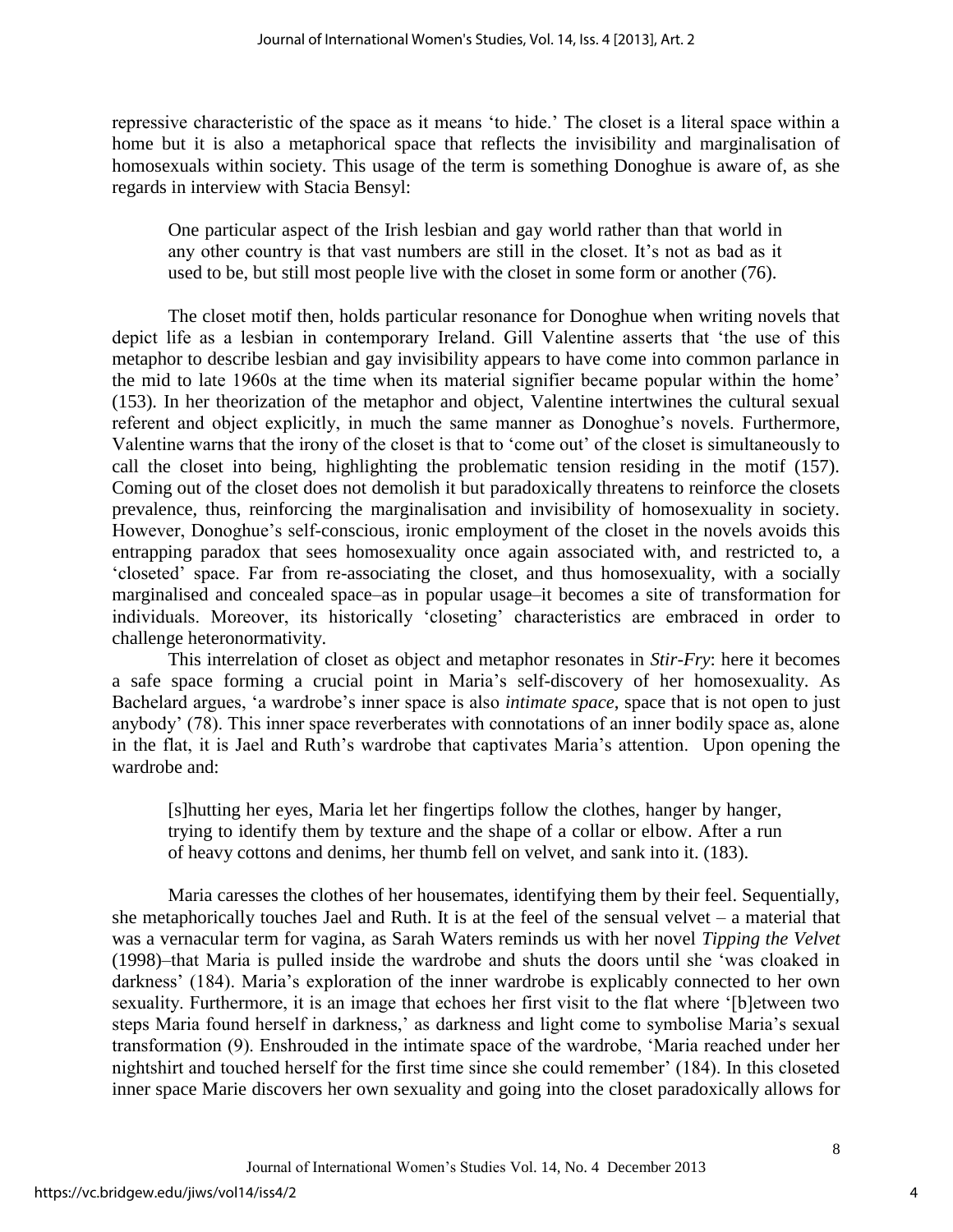her sexual 'coming out.' Her masturbation within the closet space acknowledges how – far from being a site of oppression–the wardrobe facilitates lesbian discovery via her touching of velvet, in both senses of the term. Maria's attraction to the closet is that it provides a secure, intimate space that is explicitly associated with Jael and, more importantly, Ruth. Whilst a necessary part of her journey to realising her feelings and desire for Ruth, invoking the closet as part of 'coming-out' highlights how Donoghue engages with socially recognised metaphors that surround homosexuality and plays on them to raise awareness of homosexual invisibility and silence in the heteronormative sphere. Via the closet, an object universally visible in the home, lesbian sexuality is discovered and resides within a conventional understanding of 'home' space.

In *Hood*, the self-conscious employment of the wardrobe as a simultaneous metaphorical space and an object that also furnishes the home is equally significant. Pen's badge, a present from Cara, reads 'Technically a Virgin,' and she explains that 'I had never worn it but every time I glimpsed it on the inside of my wardrobe I grinned' (114). Emphasising Pen's use of the physical wardrobe to conceal certain objects, the practical and metaphoric functions of the space collide. The badge symbolises Pen's homosexuality and by closeting it, Pen is metaphorically closeting her own sexuality. On her journey to the school in which she works Pen feels the need to hide her identity further:

[a]t the red light I braked and removed the tiny black triangle from my lobe with shaky fingers. Not that the nuns would be contemporary enough to interpret it, even if I forgot, but if you were going to live in a closet you might as well make it draught-proof (36).

Pen's existence within a closeted space and the invisibility of her sexuality in the heteronormative space of society is recognised, but despite this invisibility the symbols still need to be removed from Pen's body. In integrating the closet motif *Hood* questions how a homosexual can begin to 'feel at home' in both the physical space of the home and their individual bodies, as the lesbian home, closet and body all need 'draught-proofing' from the heteronormative social winds. In this quote, the humour invoked by positioning the nuns as not being 'contemporary' enough to understand the symbol mocks religious discourse prevalent in an Irish Catholic society and reveals the absurd and comical need for the closet. With the continual repetition of the closet motif Donoghue challenges the need for its existence in the 'coming-out' process and demonstrates how it is a central object in the re-writing of 'home.'

Similarly to the closet, the liminal space of the door–a threshold–symbolises Maria's sexual transformation and her position on the cusp of acknowledging her own homosexual desire. Richard Lang posits a phenomenological approach to dwelling and the home, arguing that '[t]he door is the incarnation of [the] experience of transition, animating in a visible manner the dialectic of inside and outside' (203). The door symbolises an individual's acceptance inside a home or their status as an outsider external to that space. As such, the crossing of the threshold is crucial to an individual's experience of space and their own relationship with others in it. Whilst agreeing with Lang's remarks regarding the inside/outside dichotomy as symbolised by the door, I suggest that any reading of the door requires further nuance. After all, the transitional quality of the threshold space not only distinguishes inside and outside, but also demonstrates that it is transitional, in turn challenging notions of inclusion and exclusion. In *Stir-Fry,* the door demarcates an individual's belonging within the home and Maria's transition across the threshold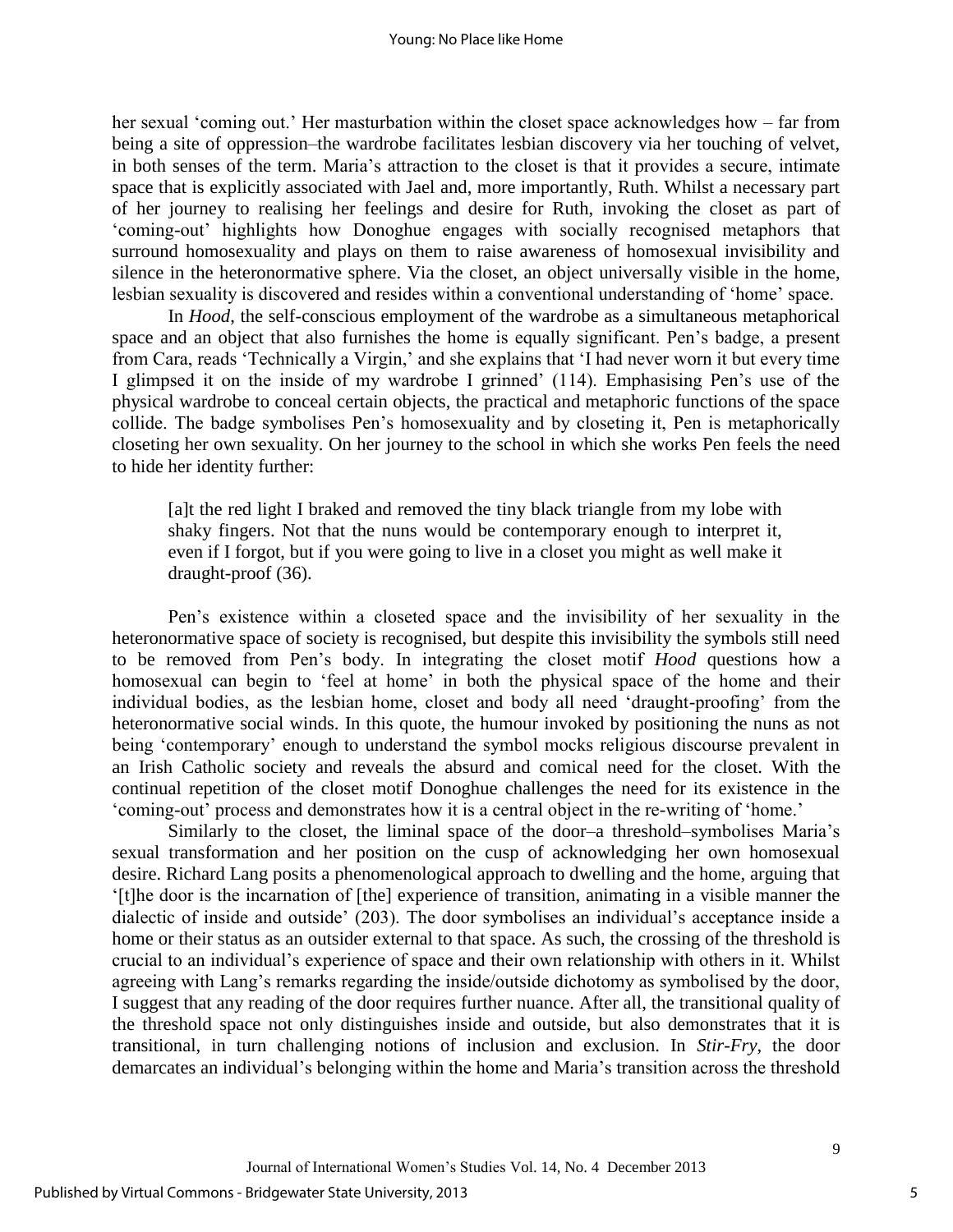mimics her sexual transformation: going *into* the flat results in her own *coming out*. Mid-way through the novel, upon arriving at the flat, Maria discovers that:

[t]he door at the top of the stairs was swaying open, so she strolled in and glanced through the bead curtain. It wasn't her fault; she was in no sense spying. She couldn't help but see the shape they made. Her eyes tried to untangle its elements. Ruth, cross-legged on the table, her back curved like a comma, and Jael, leaning into it, kissing her (68).

Positioned on the threshold, and straddling the border of inside and outside of the home, Maria witnesses Jael and Ruth in a sexual embrace. Here, the narrative metaphorically suggests that Maria is on the threshold of discovering her own sexual identity: she stands on the border of heterosexual and homosexual. But these binaries, like the scene Maria witnesses through the beaded curtain, become blurred and consequently are shown as crossable, as is demonstrated through Maria's own 'crossing over' by the novel's ending. Furthermore, Maria's blurred vision holds further significance as it highlights to the reader that she herself is yet to comprehend homosexuality in relation to herself. In discussing this scene, Antoinette Quinn argues that '[w]hat disturbs [Maria] most is the ordinariness and everyday domesticity of the scene in which this strange passion is enacted: women stretched out kissing on the kitchen table where the daily meals are prepared and consumed' (151). The sexual act occurring in the communal space of the kitchen makes this scene particularly troubling for Maria as homosexuality is not relegated to the space of the bedroom or hidden in the closet. Instead, Jael and Ruth express their desire within the everyday space of the kitchen, and, more specifically, on the kitchen table. The household object that symbolises family togetherness at mealtime is reclaimed in this scene to accommodate lesbian passion and desire. As acknowledged by Betty in *The Feminist Mystique* (1963) the kitchen is often referred to as the 'woman's place'; something that on this occasion fulfils the meaning of this colloquial expression but for a very different reason and suggests Donoghue's re-writing of the home to accommodate lesbians is also a specifically feminist agenda. As Alison Blunt and Robyn Dowling assert in their study of the home, '[w]omen are far more likely to cook, clean and care for children, as well as manage the everyday running of the household. Men, on the other hand, are responsible for outside, and typically take charge of doit-yourself projects' (110). However, in this passage Donoghue takes this traditional notion of gendered spaces and subverts it. No longer the place in which women cook and care for their husband and family, the kitchen becomes a space of lesbian desire and sexuality. That is, the heteropatriarchal connotations of the space within the home are reclaimed for women. In this moment, by standing on the threshold of inside/outside, private/public, home/society, Maria acknowledges homosexual existence within both spheres, as she stands outside the home and witnesses lesbianism inside the space, whilst simultaneously blurring the boundaries between the two.

## **Belongings and Belonging: Objects and a Lesbian Home Space**

In *Stir-Fry*, objects within the attic flat are simultaneously inscribed by and in the process of inscribing lesbian identity; consequently, they contribute to a queering of space and re-writing of home. The appropriation of objects emphasizes how the home is a fluid and shifting construct that is influenced by multiple, smaller, substances than the overarching concept of 'home' may at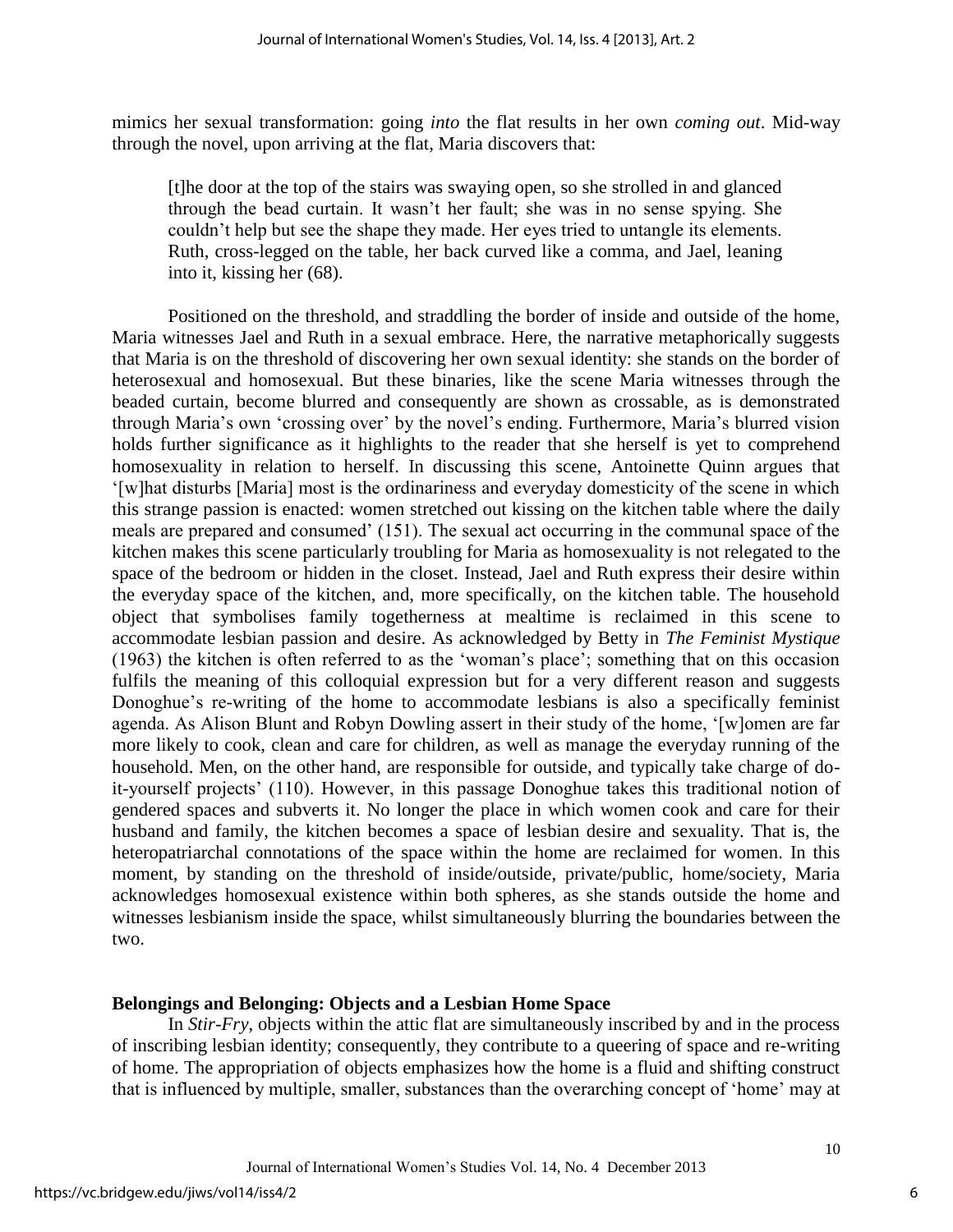first suggest. Returning to Lawrence once again, he argues that '[m]any possessions do not serve only utilitarian purposes but are a means of communication with oneself, between members of the same household and with the public, including both friends and strangers' (*Housing* 116). Objects within a space serve a functional purpose and are decorative but also etch certain meanings upon the space, as an object reveals something about the individual who owns it. The figure most associated with heteronormative values within the novel is Yvonne, Maria's university friend, and thus synecdochical with contemporary society. When Yvonne visits Maria at the flat, objects become highly significant. Pointing to a picture in the living room, Yvonne comments, '[t]hat's a strange picture' to which Maria responds 'which, the one over the fireplace? It's just two women' (51). Maria's naivety here, about the significance of the picture, reflects that she is yet to discover her own homosexuality so the picture resonates no sexual or emotional meaning beyond its surface appearance for her. Related to this is Maria's use of the word 'just' which serves a normalising function - an image of two women together is 'just the norm' – thus the narrative challenges heteronormative dominance. Finally, Yvonne's reaction to the picture highlights her own heteronormative perspective as she is automatically disturbed by the visual presence of two women together and labels it 'strange,' a term which as a synonym for queer denotes her heteronormative queering of homosexuality as non-normative. Her inability to comprehend objects that reflect a lesbian identity symbolises Yvonne's failure to understand Jael and Ruth's relationship. When Maria and Yvonne discuss Jael and Ruth's relationship Yvonne questions, '[y]ou mean it's more emotional than actually . . . sexual' (133). Yvonne's inability to understand and recognise homosexuality as a sexual and emotional relationship on the same terms as heterosexuality emphasizes how her mind is embedded in an overdetermined heterosexual straightjacket. Monique Wittig's assertions in 'The Straight Mind' (1980) are apt here: her contention that the 'discourses of heterosexuality oppress us in the sense that they prevent us from speaking unless we speak in their terms' epitomises Yvonne's position (25). A product of straight society, she cannot think, and therefore speak, outside of heteronormative discourses. The pause preceding the word 'sexual' denotes the difficulty Yvonne has in discussing a lesbian relationship and sexuality; these words have to remain distant as sexuality is, in her mind, always heterosexual and thus she cannot come into verbal contact with the idea of 'lesbian' or 'homo' when discussing it.

Objects take on further significance as they threaten to reveal the lesbian identity of individuals in the flat. When Maria's aunt visits the flat Ruth carries out a full 'de-dyking' of the space. Ruth reassures Maria:

'The Women's Folk Festival poster is gone from the toilet, and as soon as she arrived I took the Dykes on Bikes badge off the kitchen noticeboard.'

'Bless you. What about the labrys painted on the window?'

'She's unlikely to know what it means, unless she's one herself. You didn't, when you moved in.' (180)

A seemingly private space, the home is still influenced by society's rules and although the objects within the home reaffirm to Jael and Ruth their own identity and create a space in which they feel comfortable, they also pose a threat when viewed by those from outside. In order to hide their lesbian relationship, Ruth has to remove objects from the private home space that may reveal their sexual orientation, consequently *closeting* the home and concealing symbols of homosexuality from view. Furthermore, the tone of this interaction provokes gentle humour at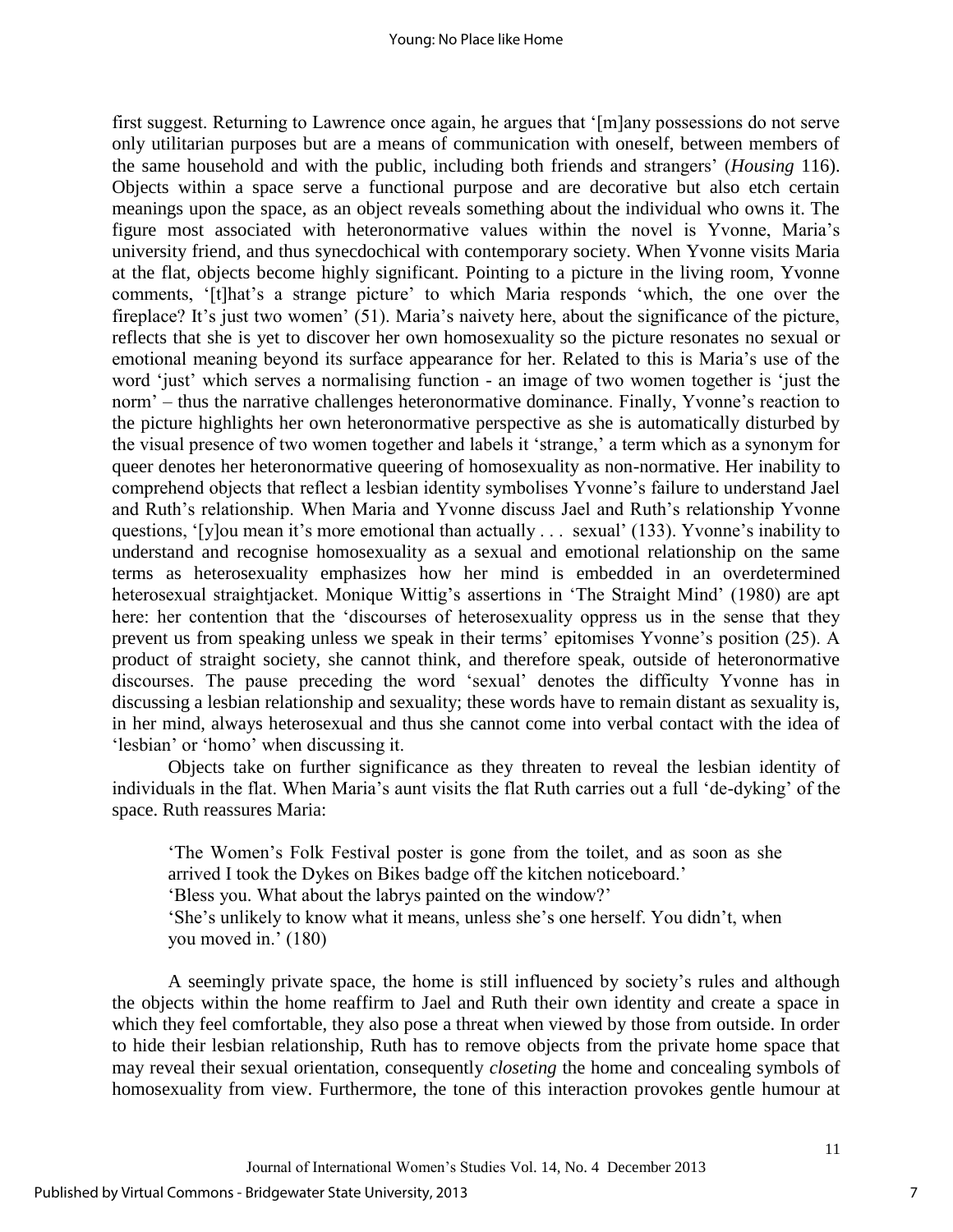Maria's naivety that seeks to challenge the dominance of the heterosexual perspective. Maria is concerned that her aunt will be able to understand the meaning behind the objects within the flat. Yet as Ruth mockingly reminds Maria, until she discovered the truth about Jael and Ruth's relationship she too did not comprehend the meaning behind objects of lesbian symbolism. This suggests that homosexual identity is often invisible in the heteronormative sphere of the home, but also that it only becomes an issue by its being rendered visible. By explicitly decorating the flat with objects of lesbian symbolism the novels reclaims the space from the heteronormative sphere and re-writes lesbianism within the home's walls.

Considering the importance of architecture on human experience, Juhani Pallasmaa argues that home 'is a staging of personal memory. It functions as a two-way mediator – personal space expresses the personality to the outside world, but equally importantly, it strengthens the dweller's self-image and concretizes his [*sic*] world order' (135). Filling a home space with objects that symbolise lesbianism displays that identity to the outside world, whilst reaffirming it to the individual involved. Furthermore, Pallasmaa here recognises the importance of objects in the home becoming a site of memory, an imagined ideal. In *Hood,* Pallasmaa's point illuminates our understanding of Pen's problem that, 'with living so long in one house [...] every corner of it was silted up with memories' (159). Following Cara's death, Pen is constantly reminded of Cara in the home they shared. Pen states that as 'Mr Wall was double-locking the front door […] [t]he honey-suckle dangled near my face, but I breathed through my mouth,' to avoid the smell (18). Over time, everyday smells and objects become connected with individuals. When Cara is no longer around such objects trigger memories that recreate the feelings and associations of her in Pen's mind. Objects remind Pen of Cara, of their relationship and, as such, of the existence of lesbianism within the family home. Here, home becomes associated with the past, a place where Cara existed, even though Pen still physically inhabits the same house. In turn, the home Pen once knew is transformed as the other woman who formed it has vacated.

## **Home is where the Heart Is: Lesbian Relationships and Home**

The attic space in *Stir-Fry* brings into question the safety and security of the home for homosexuals whilst providing an avenue for Donoghue to self-consciously critique the position of lesbian relationships in contemporary Irish society. Jael and Ruth hold reservations about explicitly revealing their sexuality to Maria after the response of their previous flatmate who 'when she found out by accident she made a ridiculous scene, threatened to tell the landlord and stomped off bag and baggage without paying that month's rent' (107). The threat to 'tell the landlord,' suggests that he would disapprove of their sexuality and that in turn the couple could be thrown out – exiled from – their flat and be made *home-less*. Valentine recognises that the home:

is often valorised by lesbians and gay men as a "private" place, a place of refuge, affirmation and belonging where they are free to express their sexuality [….] However, it can also be a place of fear, those renting may feel they need to hide their identity for fear of eviction and it can be an oppressive and confining space (153).

According to Valentine's argument, there is an intrinsic conflict in the home space between invisibility/visibility, public/private and danger/safety for homosexual couples. A home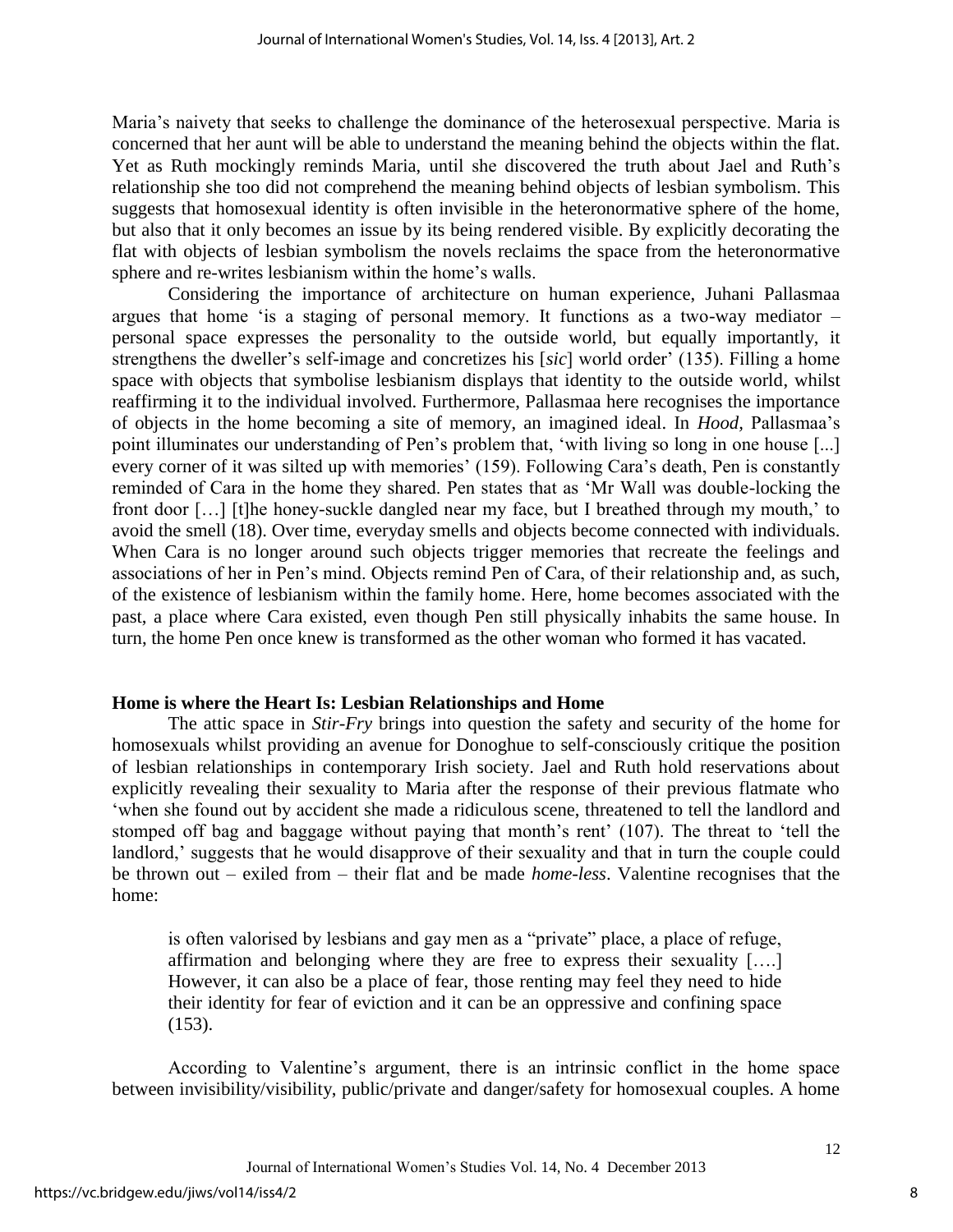is a private and safe space for those who conform to the heterosexual matrix and maintain it as a heterosexual sphere. Jael and Ruth's relationship needs to remain invisible to those outside of their home, especially their landlord, as the threat of visibility holds consequences of expulsion from that home space.

The attic space also foregrounds recognition of a distinct literary motif that has commonly been associated with transgressive women and feminist studies but here becomes relevant to homosexuality and gender debates. In her analysis of *Stir-Fry,* Antoinette Quinn states:

Since *Jane Eyre* and the sexual repressions of Victorian Britain, the attic has been a site of secret sexuality in women's literature. What is closeted and monstrous in 1990s Irish society, however, is homosexual rather than heterosexual desire (150- 1).

Donoghue draws on a motif that, since the Victorian period, has resonated in feminist literature and literary studies. By employing a motif distinctly associated with women Donoghue implicitly acknowledges the historical representation and marginalisation of women and connects this comparatively to the position of homosexuals in contemporary Irish society. Crucially, homosexuality was only legalised a year prior to the publication of *Stir-Fry* as, despite the repeal of the British acts that criminalised homosexuality in 1885, this did not occur in the Republic of Ireland until 1993 (Peach 47). Just as the sexuality of women had to be restricted to the attic space in Victorian Britain, homosexuality was still a taboo in 1990s Ireland. Beginning to gain a voice in the metropolis of Dublin around this time, homosexuality is still largely considered to be an unspeakable sin in rural Ireland. The supposed sinfulness of homosexuality is brought to the fore in *Hood* through Pen's work in a Catholic school. In this case, just like in the home in *Stir-Fry*, lesbians exist in a space previously deemed heteropatriarchal: the institution of religion and the church. Returning to *Stir-Fry,* the location of Jael and Ruth's home in the attic symbolises their existence as a lesbian couple on the margins of Irish society. The location of the flat is important to Maria's 'coming-out' and suggests that her lesbianism is more readily visibly in the peripheral space of the attic as a more socially central position would be unwilling to recognise it. Upon moving in, when Maria asks after the people who use the downstairs of the house, she learns that '[y]ou're unlikely to meet them; they use the front staircase' (16). Entrance to their flat is only gained through the back door, reiterating concerns around invisibility and marginality surrounding lesbian identity. Moreover, this reinforces the home's existence as a construct at once ambiguous and relative to the individual, but that is also shaped and informed by society's expectations.

When thinking of the flat, the memories that strike Maria are that of 'hot buttered toast by the fire with Ruth, gossip and snatches of poems out of broken-backed anthologies, wasn't that something to look forward to?' (154). In comparison, when she returns to her family home midway through the novel, she realizes that 'she had lost that sense of being at home' (130). Liz Kenyon's research into students' experience of home during the transitional period of university demonstrates how 'students felt that their parental homes did not provide the autonomy and independence that they now needed within a home' (88). Maria is on a journey between childhood and adulthood, reflected by the physical journeys she undertakes between Dublin and rural Ireland. However, her discomfort within her family home is not just due to her development as a university student but it is specifically associated with the heterosexual familial model that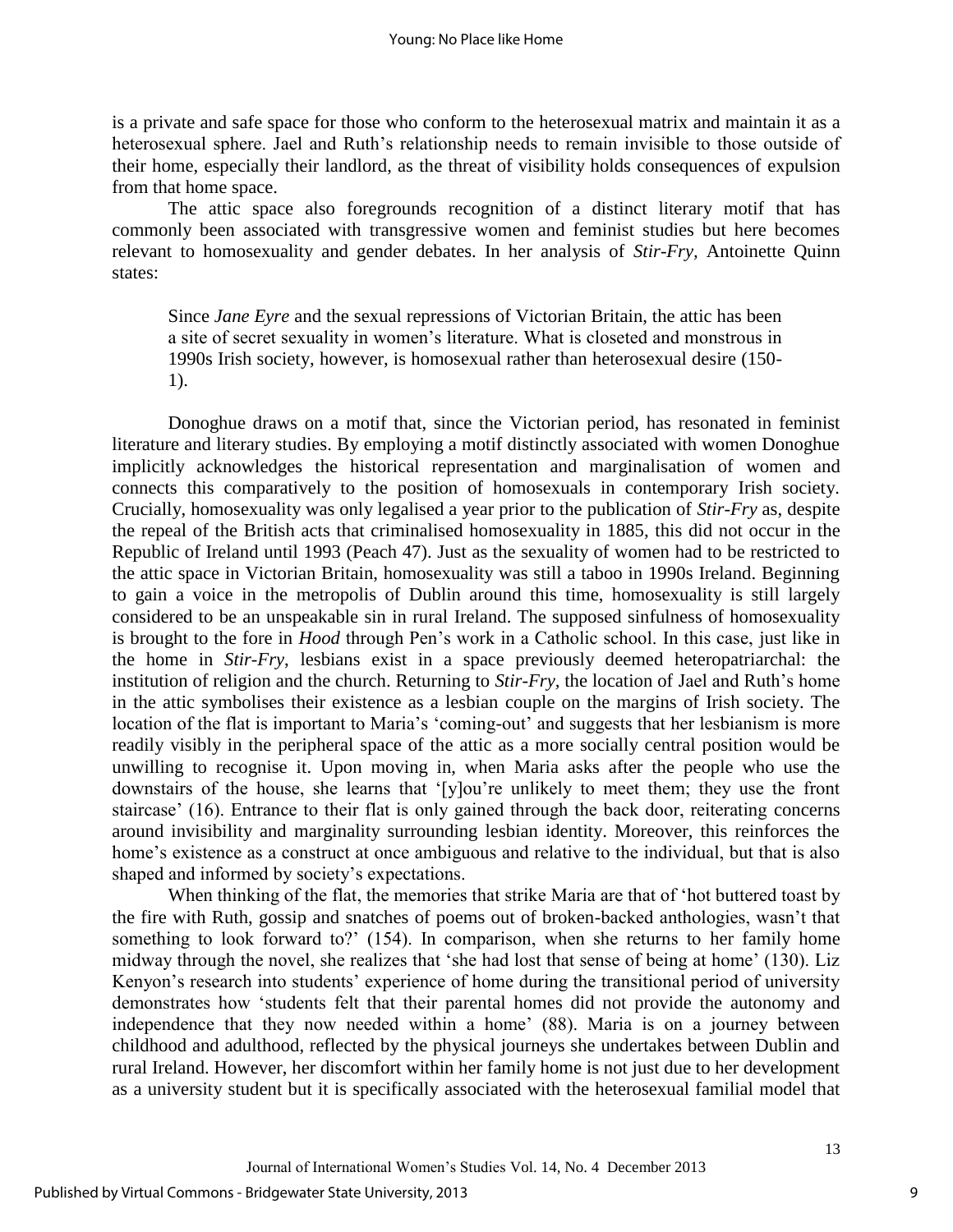cannot accommodate her lesbianism. Johnston and Valentine argue that 'a lack of privacy from the parental gaze constrains [individuals'] freedom to perform a "lesbian" identity "at home"' (101). The family home, the epitome of heterosexual values, is unable to provide the space required for the individual to establish his or her sexual identity and to perform it freely. Whilst *Hood* re-writes this locale, in *Stir-*Fry it epitomizes spatial heteronormativity. Maria flees to her family home after Jael's unexpected sexual advances and thus the initial return to the heteronormative sphere of her family symbolises her retreat to safety and security from Jael and on a symbolic level from her own lesbian desire which she is still unable to accept.

However, Maria discovers 'what a boring little house' her family home now is to her (194). Stifled by the outdated qualities of her family home, which 'little' suggests, the novel depicts Maria to have emotionally and developmentally outgrown it; resulting in her retreat to the bathroom to be by herself, where she reflects that 'she had behaved like a normal healthy young woman for four days now, and the strain was beginning to tell' (197). Maria becomes aware that she is performing an identity with which she is uncomfortable – that of a straight woman – and 'normal healthy young women' harkens back to the contrast between this identity and the non-normative lesbian in the attic flat. Whilst at this moment Maria still has not acknowledged her love for Ruth she becomes increasingly aware of her own discomfort in the heteronormative family home. Despite its suggested marginal position as an attic space, the narrative's depiction of Maria slowly recognising the flat as her home challenges Sinfield's proposition that homosexuality can only come into fruition in a 'minority community'. Instead, I suggest, this movement towards the attic and away from the family home supports Anne Marie Fortier's belief that queer migration narratives can subvert the heterosexual home as being the norm by revealing how another home offers the 'emblematic model of comfort, care and belonging'('Making Home' 2). After all, it is not the attic space *per se* that defines home for Maria but the individuals within this space and the relationships she forms that facilitate her sense of belonging. $^{2}$ 

*Hood* also emphasizes the importance of relationships in defining the home. In his exploration of what constitute the landscape of home, David E. Sopher writes:

[t]he primary content of home, from what people say, is not material landscape but people. When one is absent, recollection of home is primarily of the human beings there. Without the continuing presence of the sustaining group, the place would no longer be home (136).

Following Sopher's argument, Donoghue portrays how when the home space is present but the individual has departed, a similar absence and lack is felt. Pen resides in the same space; she does not leave, but Cara no longer inhabiting the space causes a shift in how Pen views the house. It begins to feel empty to her, no longer a home. As Pen describes, 'I was often haunted by Cara when she was away on trips. The radio tended to play the songs she hummed in the bath'(100). The home for Pen is defined by her relationship with Cara and without her there it

 $\overline{\phantom{a}}$ 

<sup>&</sup>lt;sup>2</sup> This notion of belonging reappears throughout Donoghue's fiction as in her novel *Landing* (2007) where the idea of landing into a relationship for Síle creates a sense of home. Despite being geographically disparate, falling in love with Jude - whom she meets on a flight from Toronto to London – provides a sense of belonging and home for Síle in another country to her homeland. Likewise, in *Room* (2010) belonging is created by Jack's closeness and bond to his mother not the space they inhabit. Even though it is a prison – to the child protagonist Jack – the soundproofed garden shed is home because it is where he lives with his mother. In all of these novels it is individuals and relationships that forge a sense of belonging and create a home.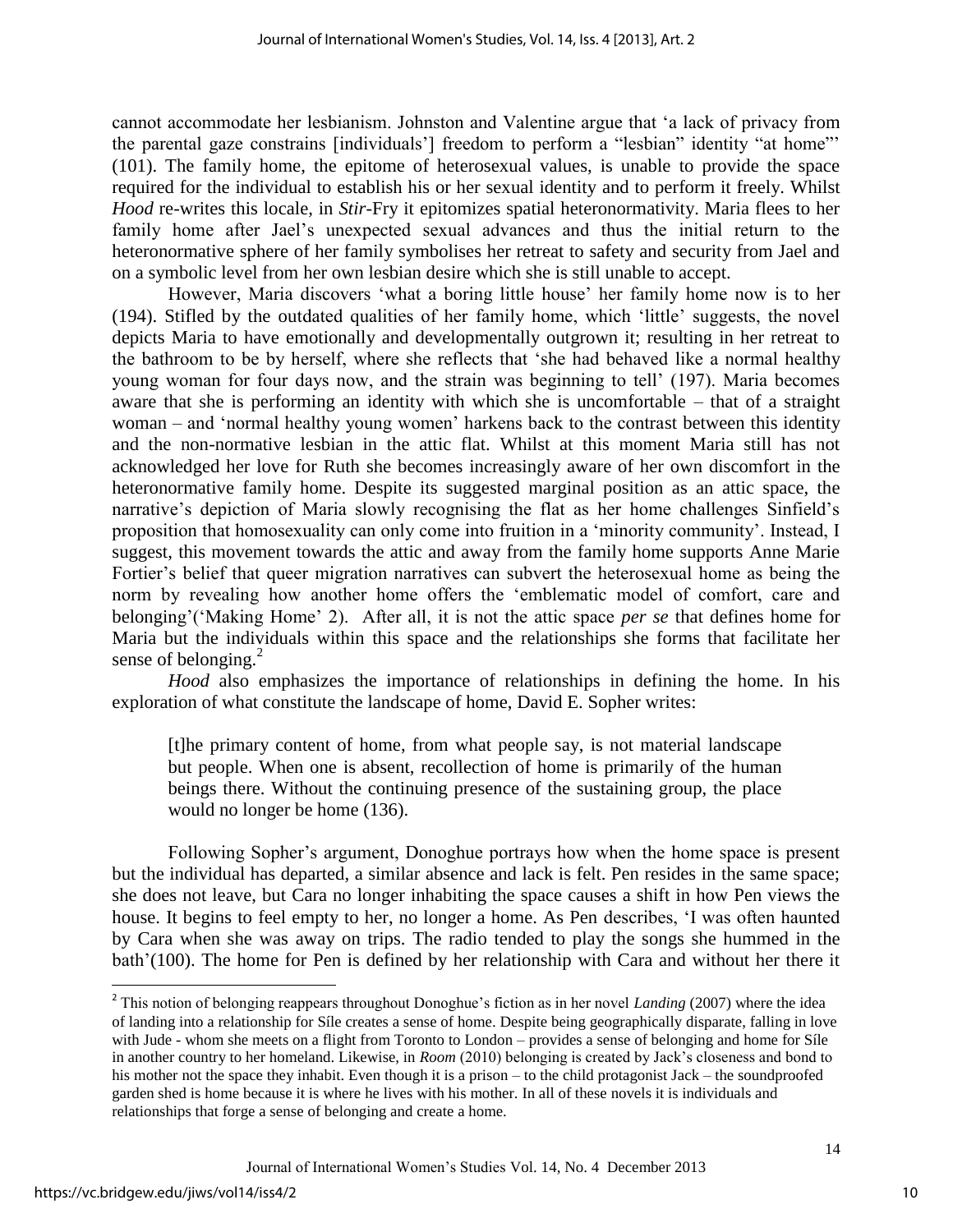becomes an unfamiliar and disconcerting place for Pen. The radio plays their songs, the honeysuckle smells of Cara, and when vacuuming Pen often finds 'scrunched up tissues under the bed on her side' (100). Such objects serve to connect the past and the present for Pen as they prompt memories that Cara lived in the space. Donoghue demonstrates how relationships encode a space with meanings and memories for individuals. The fact that it is a lesbian relationship that gives meaning to this space allows the heteronormative sphere to be challenged and rewritten. Unlike in *Stir-Fry*, Donoghue does not place specifically lesbian markers of identity within the house. Instead, she allows Pen and Cara's relationship to naturally rewrite, as homosexual, the everyday objects that would usually be perceived heterosexual.

Lesbian integration in the family home is central to *Hood*'s depiction of homosexuality and Pen's inhabitancy of Cara's childhood home reclaims the space from being synonymous with the heterosexual family. Instead, the discursive construct of the heteronormative home becomes a fluid site with the ability to accommodate plural identities. Following her death, Cara's childhood home becomes a location of security and belonging for Pen. When she doubts her importance in Cara's life Jo, a friend of Cara's from the Attic – a home space shared by a group of lesbian friends – reassures Pen that her insecurities are unfounded. She states, 'but the girl invited you into her family home, for god's sake' (69). Pen's existence in the Wall's family home is an acknowledgement and a visible marker of the significance of their relationship. Crucially, however, this marker is only visible to certain members of society: the Attic. To the outside world, including Cara's father and Pen's work friends, their living arrangement is based on friendship and separate bedrooms. The family surname 'Wall' suggests that the family home is a solid, confining and rigid structure and that it is an impermeable space. Cara and Pen's relationship in the home subverts this and Pen's acceptance, as part of the family, undermines the foundations the home is constructed upon.

Secrecy is a vital element of Cara and Pen's relationship and of the narrative, as the unspoken suggestion is that a revelation of their relationship would result in expulsion from the family home. Here, safety and security once again come into play with the concept of the lesbian home. Throughout the majority of Pen's narrative her relationship with Cara is kept a secret from Mr Wall and her friends, who refer to Cara only as her 'housemate.' However, the end of the novel brings about a recognition and voicing of their true relationship. Mr Wall asks Pen to stay in the house with him, acknowledging that she has 'been more than… Like a daughter' to him than she imagines (278). Suggestively, this gesture implies that a home does not have to be synonymous with the heterosexual family and that the definition of family itself is fluid. After all, Kate Wall, Cara's older sister, tells Pen on arrival, 'it's not my home' despite it being the house she grew up in as a child (51). The reclamation of the home space from the heteronormative sphere to integrate a homosexual identity is even more poignant when Pen reflects on Mr Wall's speech:

Mr Wall's words pranced across it [Pen's mind], sparkling, *My daughter's friend.*  He had practically capitalized it. He didn't mean palsy-walsy friend, schoolfriend, housemate. He meant friend  $-$  in the way his generation used it, as a polite euphemism for all the subtle non-marital relationships they didn't want to pry into. He knew. (282)

The realisation that Mr Wall was aware of Cara and Pen's relationship questions the notion that the heterosexual family home cannot accommodate a homosexual relationship.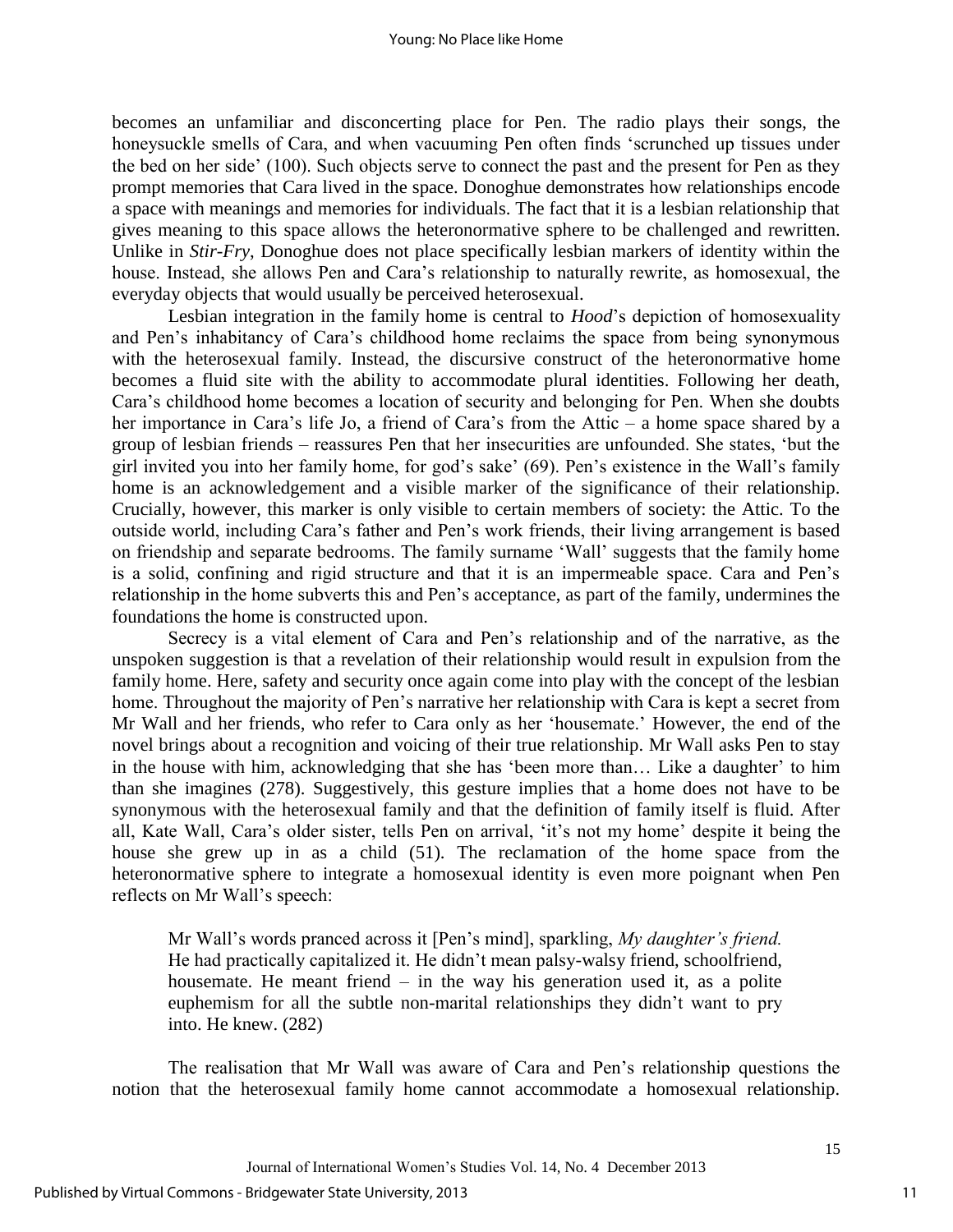Whilst Mr Wall's use of the euphemistic term 'friend' suggests that homosexuality is still invisible in heterosexual society, his acceptance of Pen suggests that an integration of homosexuality is possible. Donoghue's method of suggesting this reappraisal is crucial. Quinn argues that '[a]s the owner of a large house in an affluent suburb, Mr Wall could have been cast in the role of bourgeois homophobic patriarch' (161). The fact that Donoghue does not portray Mr Wall in such a light emphasizes her desire to realign the definitions of home with a more pluralistic and accommodating understanding of space and identity, rather than remaining entrapped in a critique of a 'bourgeois homophobic patriarch.' Instead she writes a character who, like the home space, is more open and accommodating to homosexuality than an initial look suggests.

## **Conclusion**

Donoghue challenges the idea that the home is the domain of the heterosexual family and, in turn, subverts it as a heteronormative sphere as it becomes a reclaimed space that accommodates lesbians. By embracing the idea that home is an ambiguous, fluid and shifting space in line with theorists such as Lawrence and Werner *et al.,* Donoghue recodes the space with alternative meanings to the dominant heteronormative ones. By acknowledging the home, gender, and sexuality as discursive constructs, Donoghue deconstructs the binary of heterosexual/homosexual to encourage a more pluralistic understanding of both space and identity. Whilst the home has been viewed as an oppressive site for individuals whose identity does not conform to – and reaffirm – the heterosexual matrix, both *Stir-Fry* and *Hood* rewrite home to accommodate such an identity. By revealing the constructed nature of the concept of home and reworking it, these novels challenge Sinfield's preposition that this can only happen in a 'minority community.' In turn, these novels depict home as a queer locale. Donoghue reinforces the importance of home to the individual; after all, as Fortier explains, 'the movement towards home also serves to reinstate the boundaries of 'home' as an incontestably desirable site, reinforcing the idea of home as familiarity, comfort and seamless belonging' (420). Thus, in rewriting home Donoghue locates a space for lesbians in which they feel 'at home,' where they belong and are secure, but one which is not defined by traditional heteronormative assumptions.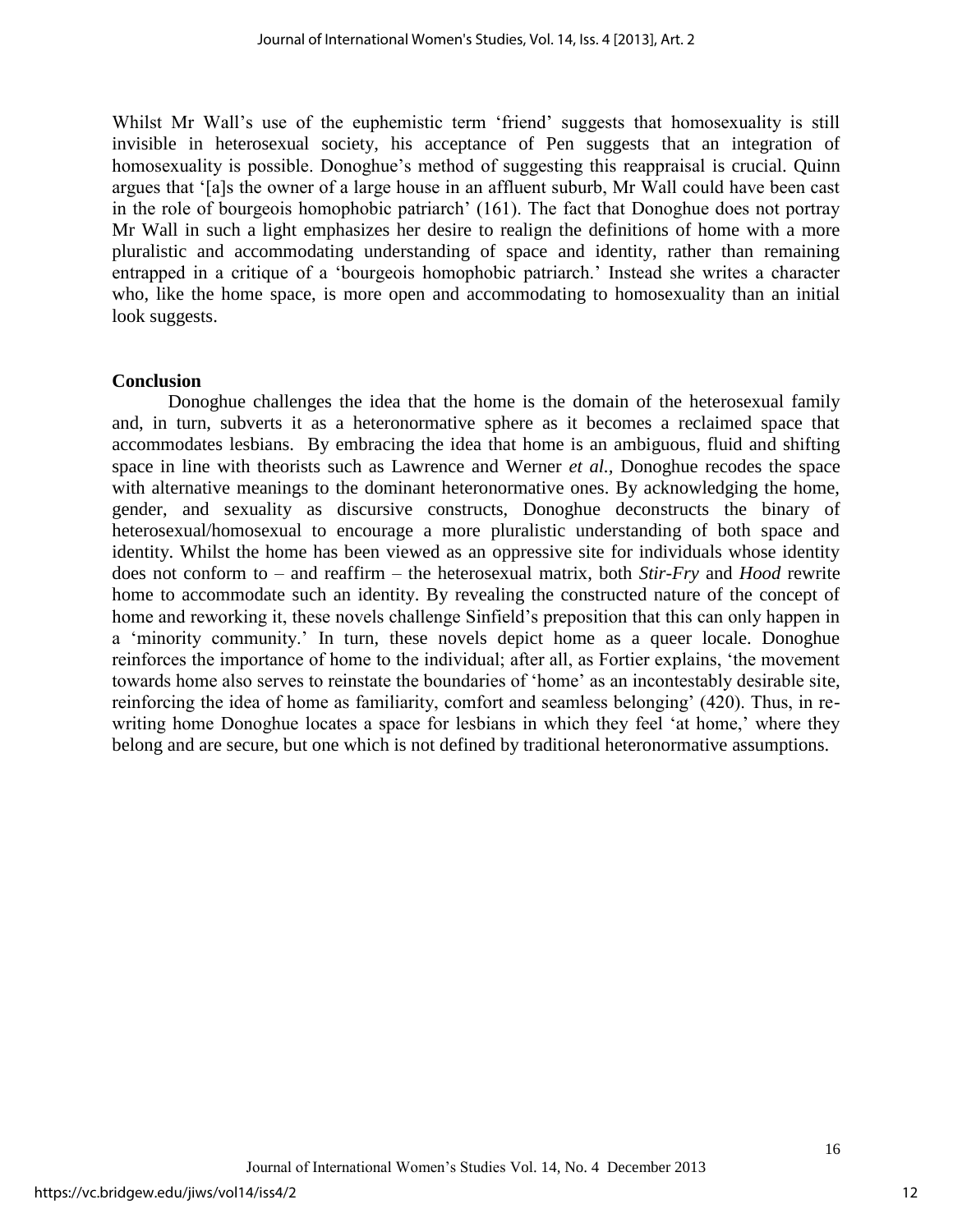## **Works Cited**

Bachelard, Gaston. *The Poetics of Space*. 1964. Boston: Beacon, 1994. Print.

- Bell, David., Jon Binnie, Julia Cream and Gill Valentine. 'All Hyped up and No Place to Go.' *Gender, Place and Culture: A Journal of Feminist Geography* 1 (1994): 31 – 47. Print.
- Bensyl, Stacia. 'Swings and Roundabouts: An Interview with Emma Donoghue.' *Irish Studies Review* 8 (2000): 73 – 81. Print.
- Blunt, Alison, and Robyn Dowling. *Home*. London: Routledge, 2006. Print.
- Butler, Judith. 1990. *Gender Trouble: Feminism and the Subversion of Identity*. London: Routledge, 2010. Print.
- Donoghue, Emma. *Hood.* 1995. London: Penguin, 1996. Print.
- ---. *Landing.* Orlando: Harcourt, 2007. Print.
- ---. *Stir-Fry.* London: Hamish Hamilton, 1994. Print.
- ---. *Room.* London: Picador, 2010. Print.
- Fortier, Anne-Marie. '"Coming home": Queer Migrations and Multiple Evocations of Home.' *European Journal of Cultural Studies* 4 (2001): 405 – 424. Print.
- ---. 'Making Home: Queer Migrations and Motions of Attachment.' *Department of Sociology, Lancaster University* (2003): 1 – 13 [<http://www.lancs.ac.uk/fass/sociology/papers/fortier-making-home.pdf>](http://www.lancs.ac.uk/fass/sociology/papers/fortier-making-home.pdf) [accessed 9th August 2011]
- Friedan, Betty. *The Feminine Mystique.* 1963. London: W. W. Norton & Company, 1994. Print.
- Johnston, Lynda, and Gill Valentine. 'Wherever I lay My Girlfriend, That's My Home: The Performance and Surveillance of Lesbian Identities in Domestic Environments.' *Mapping Desire: Geographies of Sexualities.* Ed. David Bell and Gill Valentine. London: Routledge, 1995. 99 – 113. Print.
- Kenyon, Liz. 'A Home From Home: Students' Transitional Experience of Home.' *Ideal Homes Social Change and Domestic Life.* Ed. Tony Chapman. London: Routledge, 1999. 85 – 95. Print.
- Lang, Richard. 'The Dwelling Door: Towards a Phenomenology of Transition.' *Dwelling, Place and Environment: Towards a Phenomenology of Person and World.* Ed. David Seamon and Robert Mugerauer. Dordrecht: Martinus Nijhoff, 1985. 201 – 213. Print.
- Lawrence, Roderick J. 'Deciphering Home: An Integrative Historical Perspective.' *The Home: Words, Interpretations, Meanings, and Environments.* Ed. David N. Benjamin. Aldershot, Hants: Ashgate, 1995. 53-68. Print.
- ---. *Housing, Dwellings and Homes: Design Theory, Research and Practice.* Chichester: John Wiley & Sons, 1987. Print.
- Pallasmaa, Juhani. 'Identity, Intimacy and Domicile Notes on the Phenomenology of Home.' *The Home: Words, Interpretations, Meanings, and Environments.* Ed. David N. Benjamin Aldershot, Hants: Ashgate, 1995. 131-150. Print.
- Peach, Linden. *Contemporary Irish and Welsh Women's Fiction: Gender, Desire and Power*. Cardiff: University of Wales Press, 2007. Print.
- Quinn, Antoinette. 'New Noises From the Woodshed: The Novels of Emma Donoghue.' *Contemporary Irish Fiction: Themes, Tropes, Theories.* Ed. Liam Harte and Michael Parker. Houndsmills: Macmillan, 2000. 145- 167. Print.
- Sedgwick, Eve Kosofsky. *Epistemology of the Closet*. London: Penguin, 1990. Print.
- ---. *Tendencies.* London: Routledge, 1998. Print.